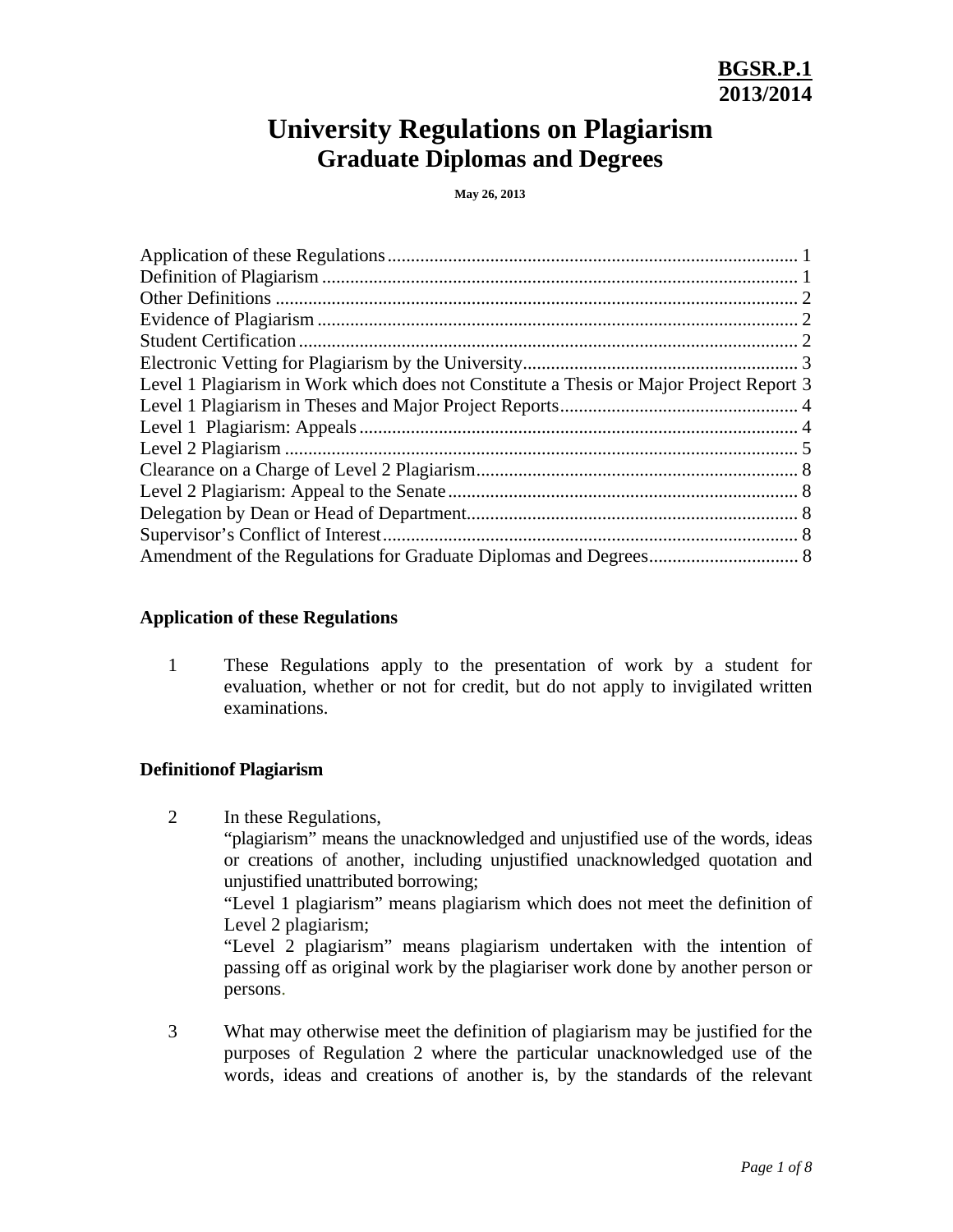academic discipline, a function of part or all of the object of the work for evaluationwhether or not for credit, including without limitation:

- a. The unacknowledged use is required for conformity with presentation standards;
- b The task set or undertaken requires producing a result by teamwork for joint credit regardless of the level of individual contribution;
- c The task set or undertaken requires the use of an artificial language, such as is the case with computer programming, where the use of unoriginal verbal formulae is essential.
- 4 The fact that a user enjoys the right of use of certain words, ideas and creations as a matter of intellectual property, does not justify their unacknowledged use under Regulations 2 and 3.

## **Other Definitions**

5 In these Regulations, "BGSR Regulations" means the University of the West Indies Regulations for Graduate Diplomas and Degrees; "Campus Co-ordinator" means the Campus Co-ordinator for Graduate Studies and Research.

# **Evidence of Plagiarism**

6 In order to constitute evidence of plagiarism under these Regulations, there must be identified as a minimum the passage or passages in the student's work which is/are considered to have been plagiarised and the passage or passages from which the passages in the student's work are considered to have been derived.

## **Student Certification**

- 7 When a student submits for examination prepared work under Regulation 1, the student shall sign a statement, in such form as the Board for Graduate Studies and Research may prescribe, thatthe work submitted is free of plagiarism including unattributed unjustified quotation or paraphrase. The student may utilize electronic vetting to facilitate the assessment and certification. The results of the electronic vetting shall be provided to the Supervisor by the student when the work is submitted to the Supervisor for approval to submit for examination.
- 8 Quotation or paraphrase is attributed for the purpose of Regulation 7 if the writer has indicated that the work is not the writer's own, even if the source is not identified.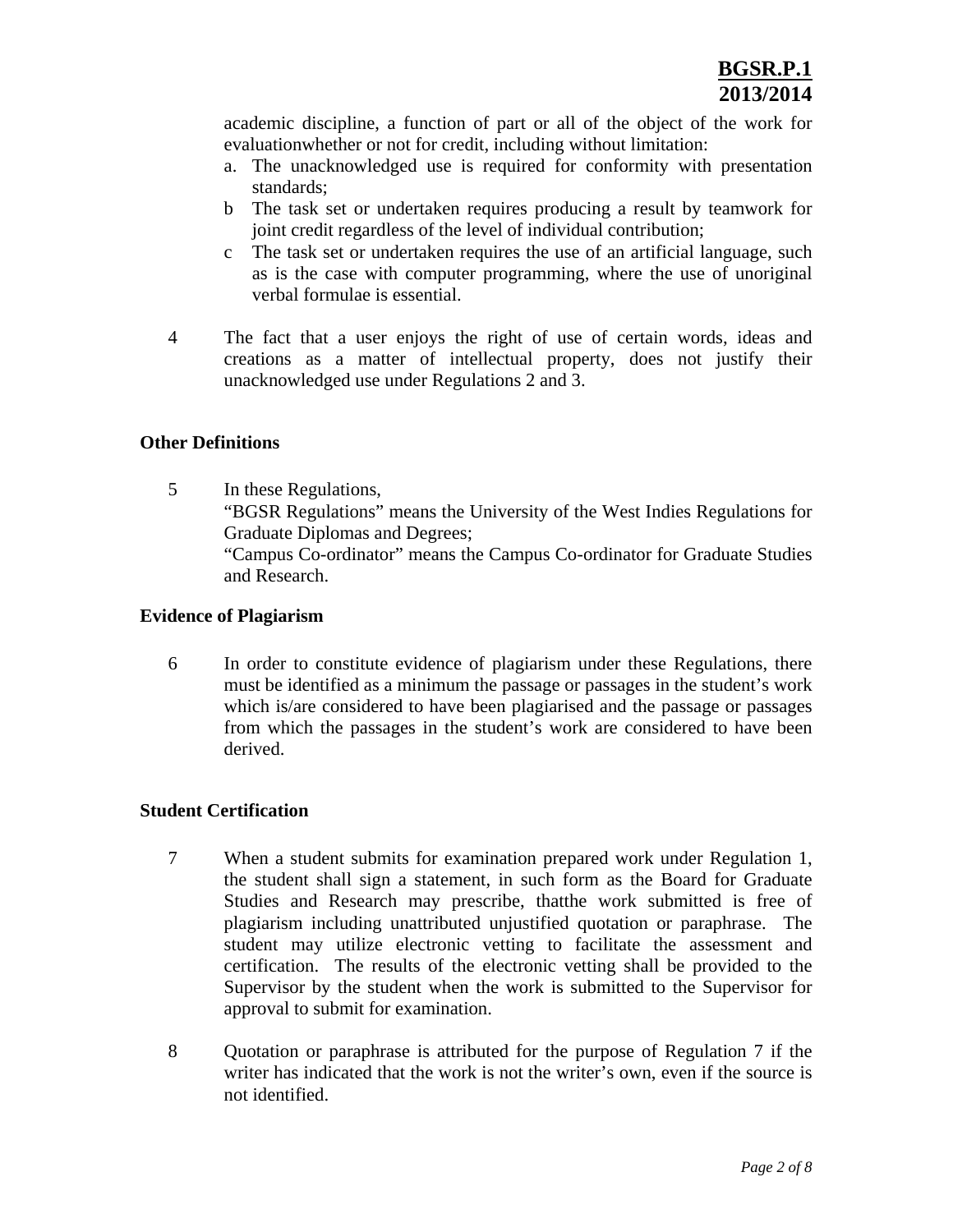9 Absence of certification does not prohibit the University from proceeding with a charge of plagiarism.

# **Electronic Vetting for Plagiarism by the University**

- 10 The Campus Coordinator may authorise or direct the Faculty Office, or other authorized body on behalf of the Campus Committee, that the worksubmitted under Regulation 7 be subjected to further electronic scrutiny in order to verify its freedom from plagiarism beforebeing submitted to the Examiners. Theresultsof the electronic vetting shallbe submitted to the Campus Coordinator, the Dean and the Head of Department, and shall be considered in determining whether the University proceeds with submission of the work to the Examiners. The results of such electronic vetting although capable, where the requirements of Regulation 6 are satisfied, of constituting evidence under these Regulations, are not thereby conclusive of any question as to whether or not plagiarism exists.
- 11 Where suspected plagiarism is detected, whether through the procedures outlined in Regulation 10, or whether subsequently during the course of examination, the person(s) detecting the suspected plagiarism, whether the Dean, Head of Department or Examiner, shall:
	- a. where there is suspected evidence of Level 1 plagiarism in work which does not constitute a thesis or major project report (defined as the report comprising 25% or more of the total credits for the programme), refer the matter to the Examiners for their consideration as a charge of Level 1 plagiarism under Regulation 12; or
	- b. where there is suspected evidence of Level 1 plagiarism in a thesis or major project report, refer the matter to the Campus Coordinator as a charge of Level 1 plagiarism under Regulation 13; or
	- c. where there is suspected evidence of Level 2 plagiarism, refer the matter to the Campus Coordinator as a charge of Level 2 plagiarism under Regulation 19.

# **Level 1 Plagiarism in Work which does not Constitute a Thesis or Major Project Report**

12 In work submitted for examination which does not constitute a thesis or major project report under the University Regulations for Graduate Degree and Diplomas, and where the Examiners are satisfied that Level 1 plagiarism has been committed, they shall levy a penalty for the Level 1 plagiarism charged in the form of a reduction in the marks which would have otherwise been awarded. The First Examiner must inform the Campus Registrar of the penalty levied and of the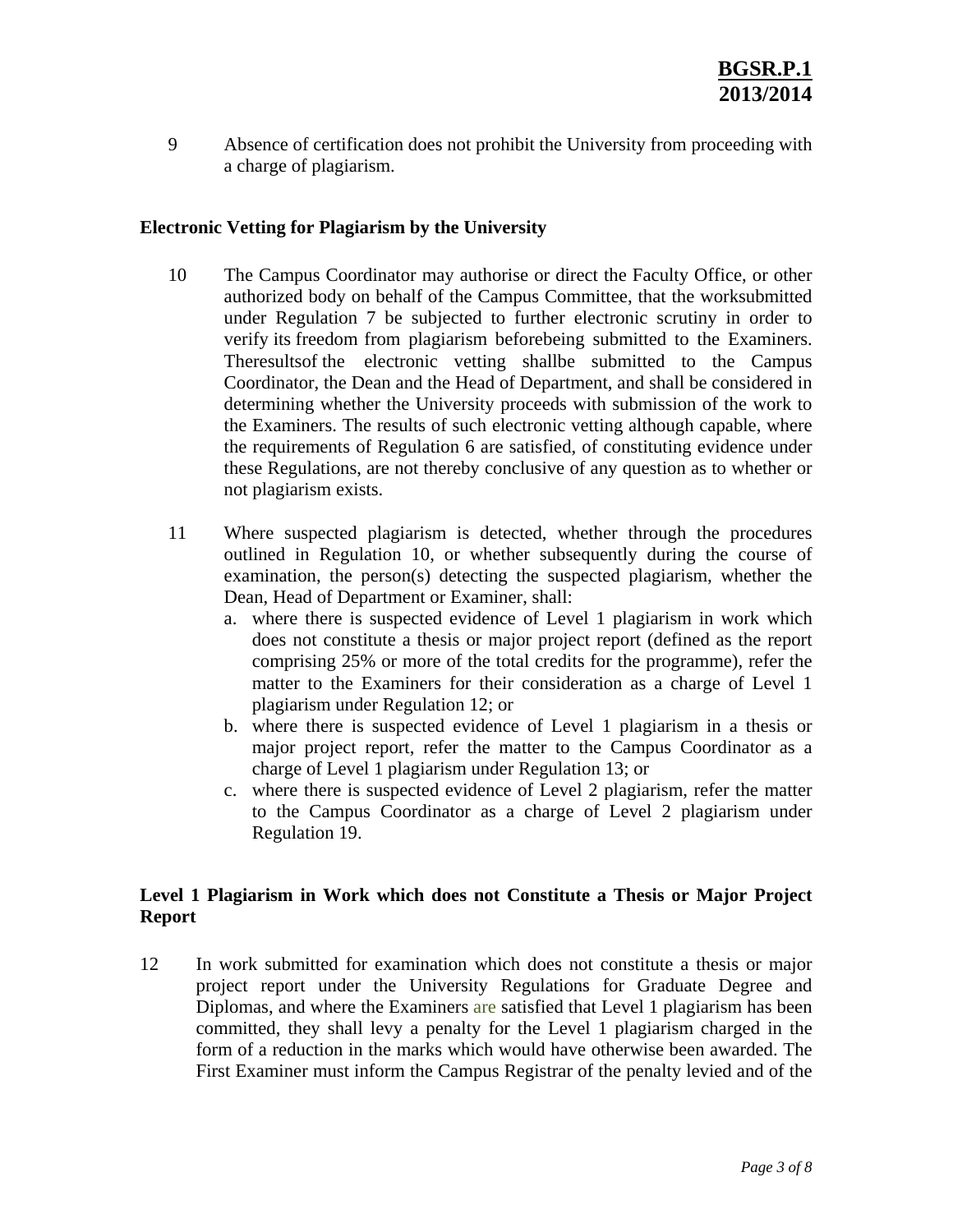evidence of plagiarism. When the normal examination process is complete, the Campus Registrar must communicate this information to the student.

# **Level 1 Plagiarism in Theses and Major Project Reports**

- 13 In the case of theses and major project reports, evidence of Level 1 plagiarism must be reported to the Campus Co-ordinator to support a charge of Level 1 plagiarism by the Dean, the Head of Department or an Examiner, where the person making the report considers that Level 1 plagiarism has been committed. Such a report and charge may be made regardless of the outcome of any scrutiny under Regulation 10.
- 14 If the Campus Co-ordinator considers that Level 1 plagiarism has been committed as charged, the Campus Co-ordinatorshall return the submitted work to the student for revision and resubmission within a period determined by the Campus Coordinator but which may not exceed one year. The outcome and the penalty levied shall be reported to the Board for Graduate Studies and Research and the University Registrar. The University Registrar shall inform the student of the outcome of the assessment and the penalty levied.

# **Level 1 Plagiarism: Appeals**

- 15 In the case of work which is neither a thesis nor a major project report, a student may appeal against the finding of plagiarism or the penalty levied under Regulation 12 to the Head of Department or, where the Head of Department is the First Examiner who has levied the penalty, to the Dean. Where the same person discharges both the functions of Dean and Head of Department and is also the First Examiner who has levied the penalty, the appeal is to the Campus Coordinator.
- 16 In the case of theses and major project reports, the student may appeal to the Board for Graduate Studies and Research from a decision of the Campus Coordinator under Regulation 14.
- 17 The Board forGraduate Studies and Research, the Campus Co-ordinator, the Dean or the Head of Department, as the case may be, hearing the appeal, in a Level 1 plagiarism case, may hear the appeal by correspondence. In the case where the Board or person hearing the appeal is not satisfied that there has been plagiarism, or considers that the penalty levied was excessive, they may allow the appeal or remit or reduce the penalty accordingly.
- 18 The Board for Graduate Studies and Research, Campus Co-ordinator, Dean or Head of Department, hearing the appeal, as the case may be, shall report the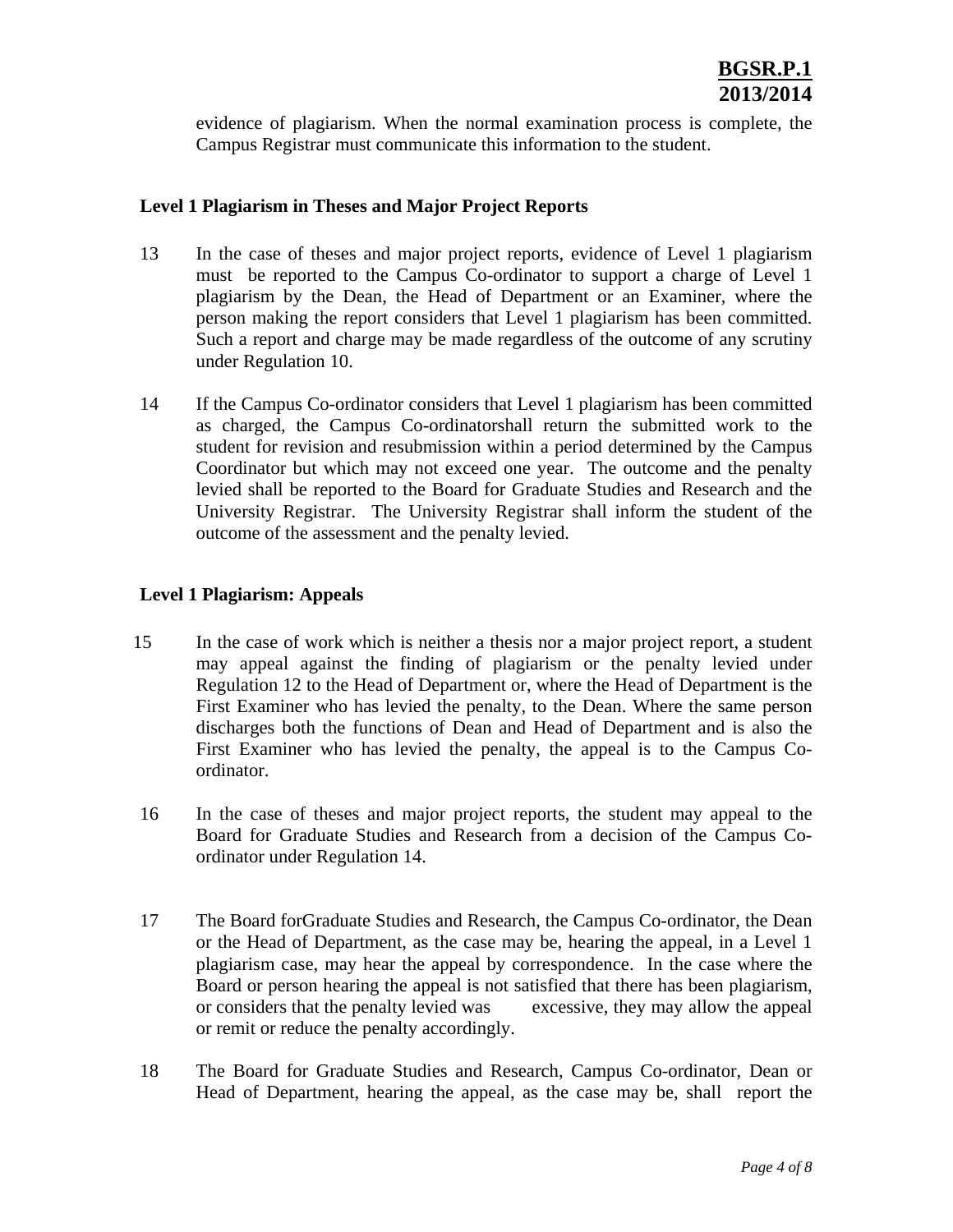outcome of the appeal to the Campus Registrar, who shall advise the student accordingly.

# **Level 2 Plagiarism**

- 19 When a Campus Co-ordinator receives a report of suspected Level 2 plagiarism under Regulation 11c, whether the evidence is in a thesis, a major project report or in work which does not constitute either a thesis or major project report, the Campus Co-ordinator may either:
	- a. where not concurring with the identification of evidence of Level 2 plagiarism, communicate with the person(s) reporting the suspected plagiarism, whether the Dean, Head of Department or Examiner, declining to proceed further in relation to the Level 2 proceedings, and shall in addition :
		- i. indicate that the decision is intended to preclude the invocation of the procedures for Level 1 plagiarism; or
		- ii. indicate that the avenue is open for the matter to be treated as a case of suspected Level 1 plagiarism under Regulation 12 in work which does not constitute a thesis or major project report, or as a case of suspected Level 1 plagiarism under Regulation 13 in work which constitutes a thesis or major project report; or
	- b. refer the matter to the University Registrar who shall inform the person(s) reporting the suspected plagiarism and the student that there is a case to be answered, subject to an application under Regulation 20.
- 20 Where the Campus Co-ordinator replies in the terms of Regulation 19a, the Dean, Head of Department or Examiner may apply, no later than the elapse of two complete calendar weeks after the reply has been notified, through the University Registrar to the Chair of the Board for Graduate Studies and Research seeking a reversal of the Campus Co-ordinator's decision.
- 21 The Chair of the Board forGraduate Studies and Research may:
	- a. where concurring with the identification of evidence of Level 2 plagiarism, uphold the application in Regulation 20 and treat the case as one which has been referred to the Chair under Regulation 19b; or
	- b. deny the application.
- 22 A denial by the Chair of the Board for Graduate Studies and Research of an application under Regulation 21b is, subject to Regulation 32, conclusive in relation to an allegation of Level 2 plagiarism in the case under consideration.
- 23 A denial by the Campus Co-ordinator under Regulation 19a which is, after the elapse of three complete calendar weeks after the reply has been notified, not the subject of an application under Regulation 20, or a denial by the Chair of the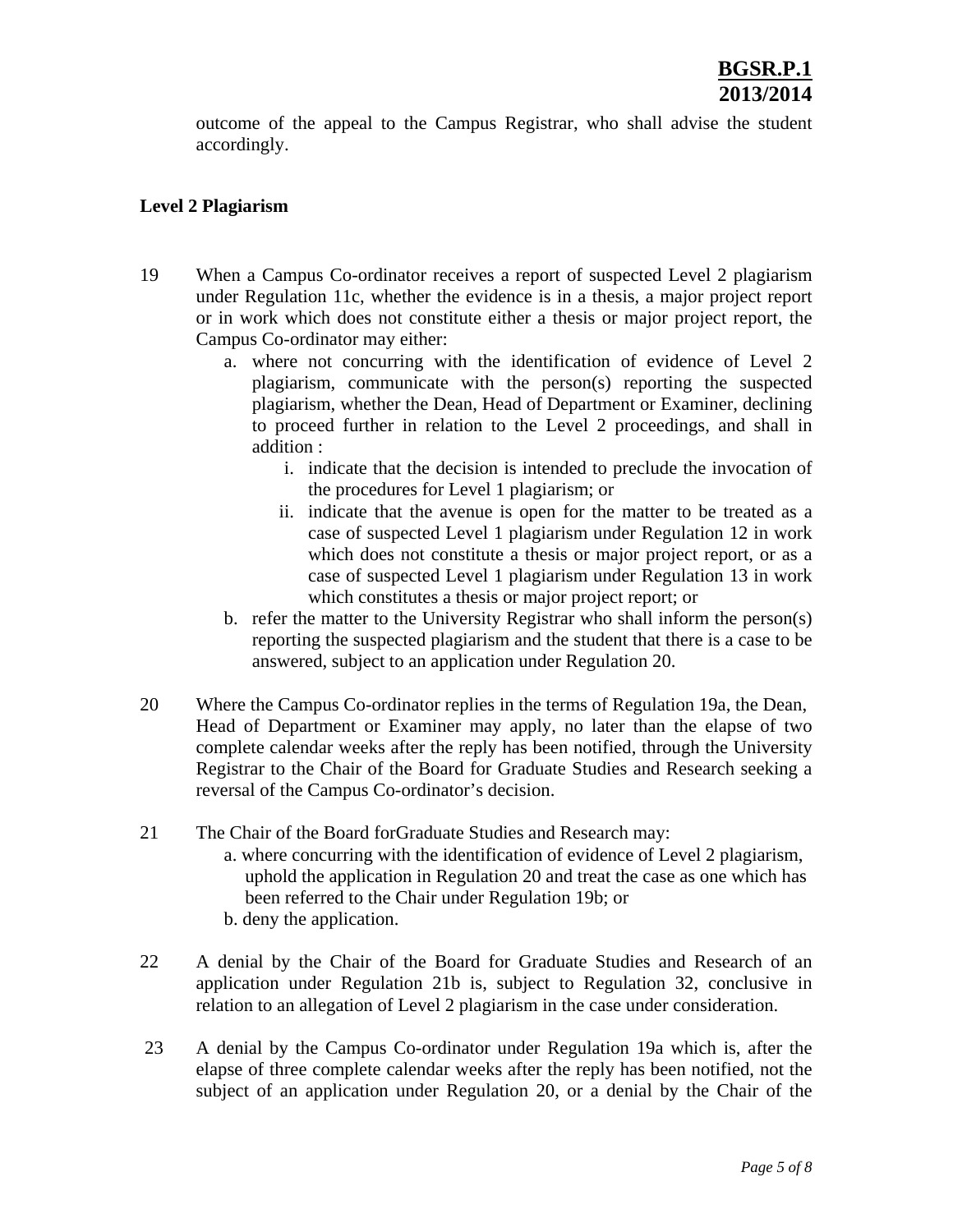Board for Graduate Studies and Research under Regulation 21b, terminates the proceedings on the plagiarism charge, subject to Regulation 32and save to the extent that the Campus Co-ordinator has ruled otherwise under Regulation 19aii.

- 24 Where the matter has been referred under Regulation 19b or an application has been upheld under Regulation 21a, the Chair of the Board for Graduate Studies and Research, at the request of the University Registrar, shall establish a Committee of Inquiry comprising:
	- (i) The Chair of the Board for Graduate Studies and Research or his/her nominee.
	- (ii) One Academic Board representative from each campus sitting on the Board for Graduate Studies and Research.
	- (iii) One postgraduate student representative from among those sitting on the Board for Graduate Studies and Research.

Four members of the Committee including the Chair shall constitute a quorum.

- 25 The Committee of Inquiry is not a court of law but the hearing shall be conducted in accordance with the rules of natural justice. The Committee may summon witnesses to give evidence.
- 26 The Committee of Inquiry reserves the right to have legal representation.
- 27 The student shall be given a written notice from the University Registrar specifying the allegations of the Level 2 plagiarism, along with a copy of all material relevant to the charge and made available to the Committee, at least fourteen days before the hearing of the allegation and within one calendar month of the case first being reported to the Campus Co-ordinator.
- 28 The student shall have a right to appear before the Committee of Inquiry and to be accompanied or represented by a friend or by an attorney-at-law whose expenses will be borne by the student.
- 29 The student shall have the right to ask questions of witnesses, to call his/her own witnesses, to make statements on his/her own behalf, and to make submissions.
- 30 If the student fails to make an appearance before the Committee of Inquiry and does not offer a satisfactory excuse, the Committee of Inquiry may hear the case in the student's absence.
- 31 Where a Committee of Inquiry has been established under Regulation 24, the procedure under these Regulations prevails, subject to Regulation 32, over any other disciplinary proceedings against the student based on the same facts and, without prejudice to Regulation 38. Any other such disciplinary proceedings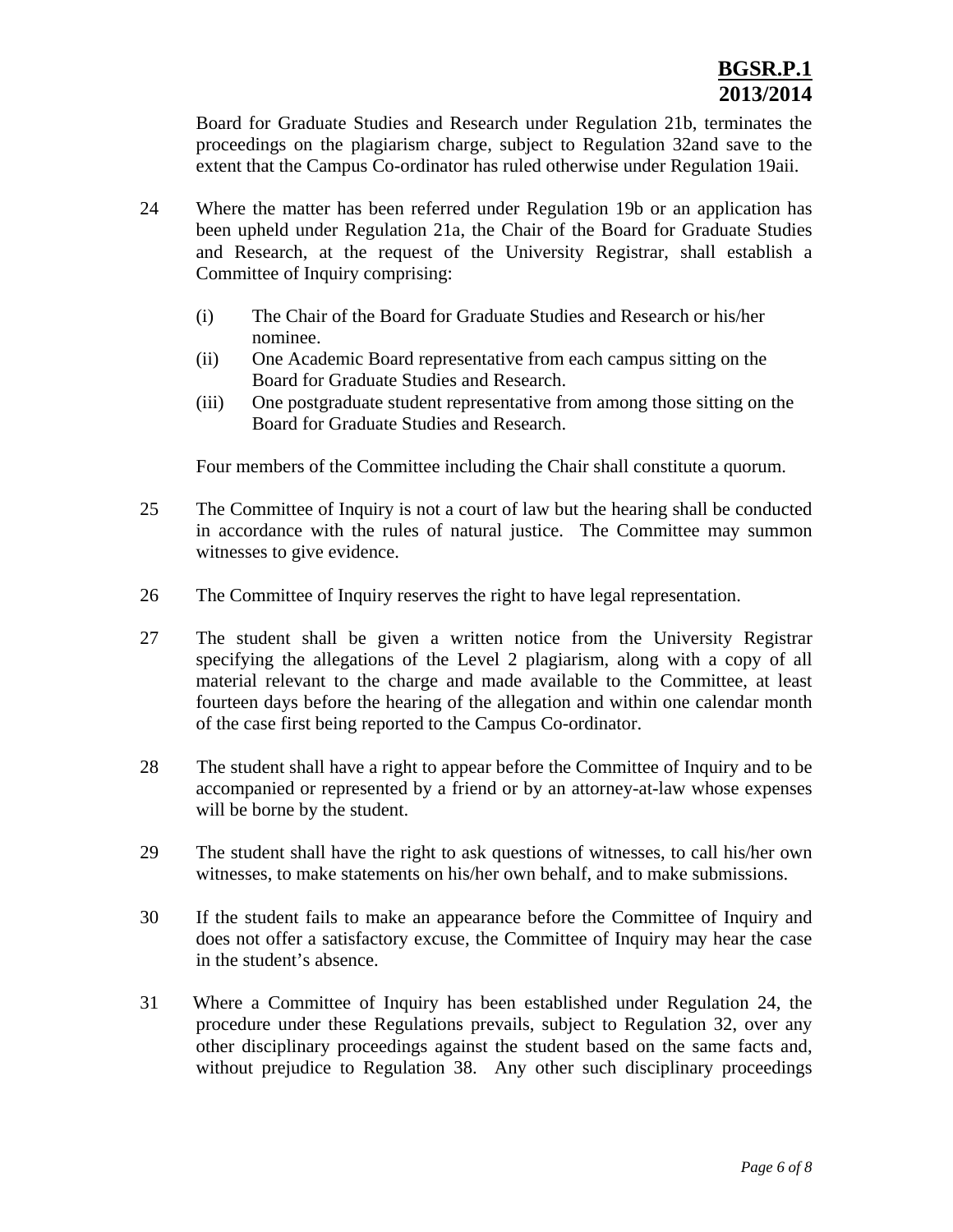must be terminated, subject to being re-opened to consider a recommendation of the Board for Graduate Studies and Research under Regulation 34b.

- 32 Where other disciplinary proceedings based on the same facts have been completed or have reached the stage of a hearing, whichever comes first, any procedure under these Regulations based on a charge of Level 2 plagiarism shall be terminated.
- 33 i) If the Committee of Inquiry is satisfied, after holding a hearing, that the student has committed Level 2 plagiarism, it shall in making a determination on the severity of the penalty take into consideration:
	- a. the circumstances of the particular case;
	- b. the seniority of the student; and
	- c. whether this is the first or a repeated incidence of plagiarism by the student.
	- ii) Where a determination on the severity of the penalty has been made, the Committee of Inquiry shall report its conclusions and recommendations to the Board for Graduate Studies and Research which shall:
		- a. if the work in which the plagiarism occurred was not a thesis or major project report, fail the student in the assignment and hence the course in which the assignment was submitted, with the option to re-take the course at a time specified by the Board;
		- b. if the work in which the plagiarism occurred was a major project, fail the student in the project report, with the option to re-do and re-submit a project report on a different topic at a time specified by the Board;
		- c. if the work in which the plagiarism occurred was a thesis, either:
			- i find the thesis to be inadequate, requiring re-submission of the revised thesis within eighteen months of the date of notification; or
			- ii fail the thesis, with no allowance for re-submission.
- 34 The Board for Graduate Studies and Research may also, if the Committee of Inquiry so recommends after being satisfied that the student has committed Level 2 plagiarism, either:
	- a exclude the student from all further examinations of the Universityfor such period as it may determine; or
	- b recommend to the relevant Academic Board that the student should be dismissed from the University, with or without the possibility of re-entry.
- 35 The decisions taken by the Board for Graduate Studies and Research following receipt of the conclusions and recommendations from the Committee of Inquiry with respect to the outcome of the hearing and the severity of the penalty shall be communicated by the Chair of the Board to the University Registrar who shall inform the student, the Dean, the Head of Department and the Examiners of the decisions taken.